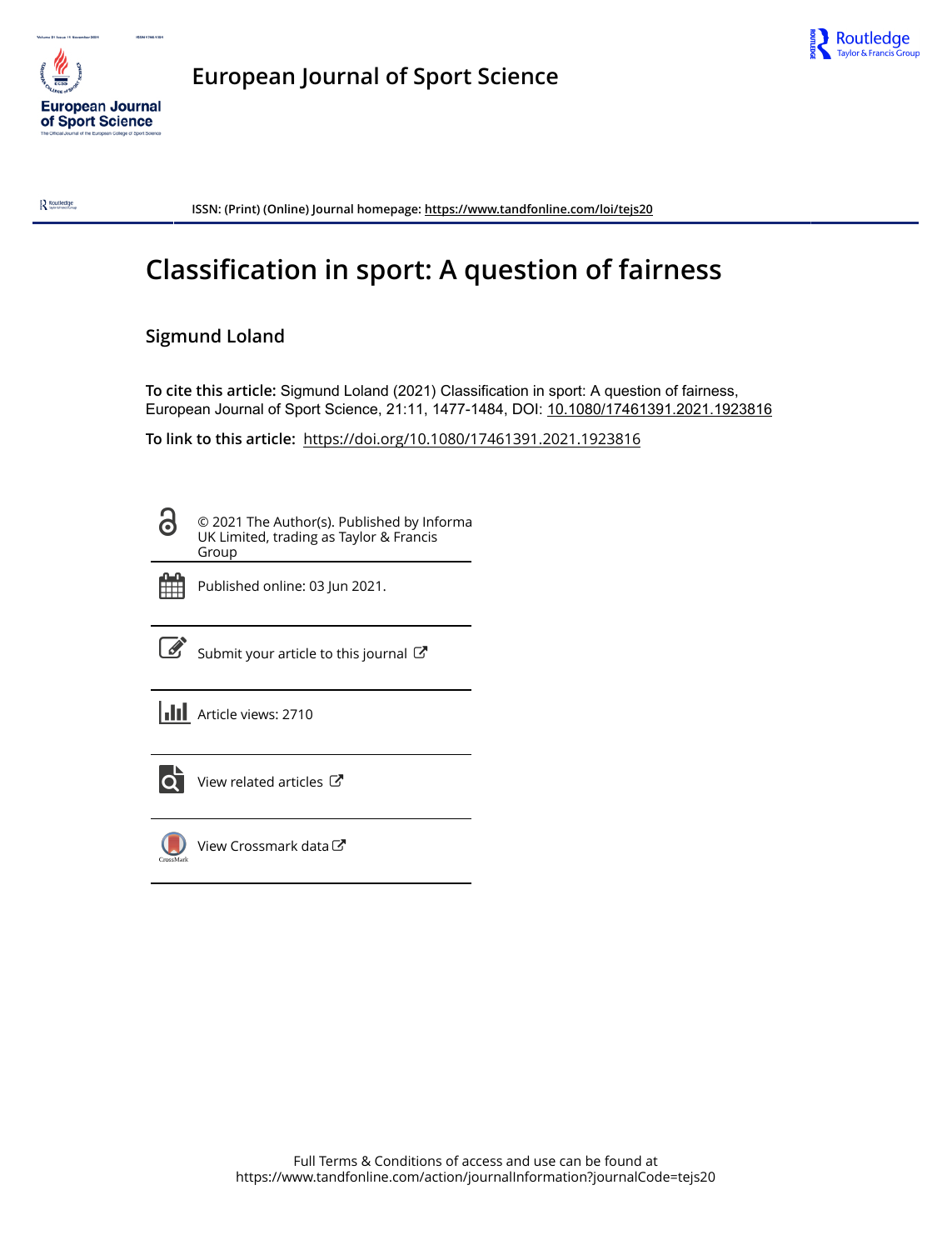Routledge سے<br>Tavlor & Francis Group

**a** OPEN ACCESS **D** Check for updates

## Classification in sport: A question of fairness

#### Sigmund Loland

Institute of Sport and Social Sciences, The Norwegian School of Sport Sciences, Oslo, Norway

#### **ABSTRACT**

Competitor classification schemes have been a part of sport since its origins. Eligibility criteria have developed towards inclusion and increasing diversity. The pool of competitors has expanded from the ancient Olympic Games, eligible only to free Greek men, via nineteenth-century English sport favouring primarily the upper class of so-called gentlemen amateurs, to the current global and diverse pool of men, women, children, and able-bodied as well as disabled persons. Hence, the challenge of sound classification schemes has increased. This article examines the principles of fair classification of athletes. With the help of normative theory as well as practical examples, a fair equality of opportunity principle for sport (FEOPs) is formulated. It is demonstrated how sound classification schemes combine the normative backing from FEOPs with relevant scientific insights. Current classification challenges and possibilities for change are discussed. It is suggested that in several sports, biological sex classes can be abandoned, and that in some sports, sex classes can be replaced by body size classes. It is argued, too, that sports in which body height exerts a significant and systematic impact on performance should classify accordingly. In the final part, classification is discussed in light of new techno-scientific possibilities, among them the possibility of innovative performance-enhancing prosthetics.

## **KEYWORDS**

Classification of athletes; ethics; fairness

#### 1. Introduction

<span id="page-1-4"></span><span id="page-1-0"></span>Attempts on classifying athletes have followed sport since its beginnings. Initially, in ancient Greece, participation in Olympic events was exclusive for free Greek men. With the rise of modern sport, classification regimes have become more complex and nuanced. In their study of the rise of sport in eighteenth- and nineteenth-century England, "the land of sport" (Mandell, [1984\)](#page-7-0), Elias and Dunning ([1986\)](#page-7-1) point to the quest for excitement in increasingly regulated and controlled "unexciting societies". Among other things, gambling required the setup of uncertain competitive outcomes. Whether they were dogs, horses, or humans, competing parties ought to be matched evenly according to assumed performance potential.

<span id="page-1-2"></span>Early twentieth-century sport was primarily a young men's world. With the socialist workers' sport movement in the mid-war period, attention was paid to the potential of mass sport in strengthening public health, and programmes included activities for children, youth, and women (Krüger & Riordan, [1996](#page-7-2)). More nuanced classification schemes emerged, among them in the Scandinavian countries where children were classified according

<span id="page-1-5"></span>to biological development (body weight and height) in addition to chronological age (Solenes, [2010](#page-8-0)).

<span id="page-1-1"></span>Nuanced classification schemes are also more general outcomes of the rise of sport as a modern phenomenon. Guttmann [\(1978\)](#page-7-3) points to processes of rationalization and quantification: standardization of conditions to enable comparisons of athletic performances across time and place, and the use of more exact measurement technologies such as the stop watch. With this, the idea of the modern sport record was born. When, as in current indoor track and field, running performances can be measured under laboratory-like conditions at the accuracy of 1/100 of a second, classification regimes come under scrutiny. Are they reasonable and fair? Do they measure up to the accuracy of the competitive setup?

<span id="page-1-3"></span>Sporting classification schemes are outcomes of a complex mix of social and cultural forces, technological and scientific developments, and ideals of fairness and values in sport. Over the last decades, the most significant change is perhaps that of increased inclusion and eligibility. In this essay, and based on Loland [\(2002\)](#page-7-4), my interest will be in the fairness ideals that guide classification and structure the competitive measuring,

CONTACT Sigmund Loland a [sigmundl@nih.no](mailto:sigmundl@nih.no) **Institute of Sport and Social Sciences**, The Norwegian School of Sport Sciences, P.O. Box 4014 Ullevål Stadion, 0806 Oslo, Norway

<sup>© 2021</sup> The Author(s). Published by Informa UK Limited, trading as Taylor & Francis Group

This is an Open Access article distributed under the terms of the Creative Commons Attribution-NonCommercial-NoDerivatives License ([http://creativecommons.org/licenses/by-nc](http://creativecommons.org/licenses/by-nc-nd/4.0/)[nd/4.0/\)](http://creativecommons.org/licenses/by-nc-nd/4.0/), which permits non-commercial re-use, distribution, and reproduction in any medium, provided the original work is properly cited, and is not altered, transformed, or built upon in any way.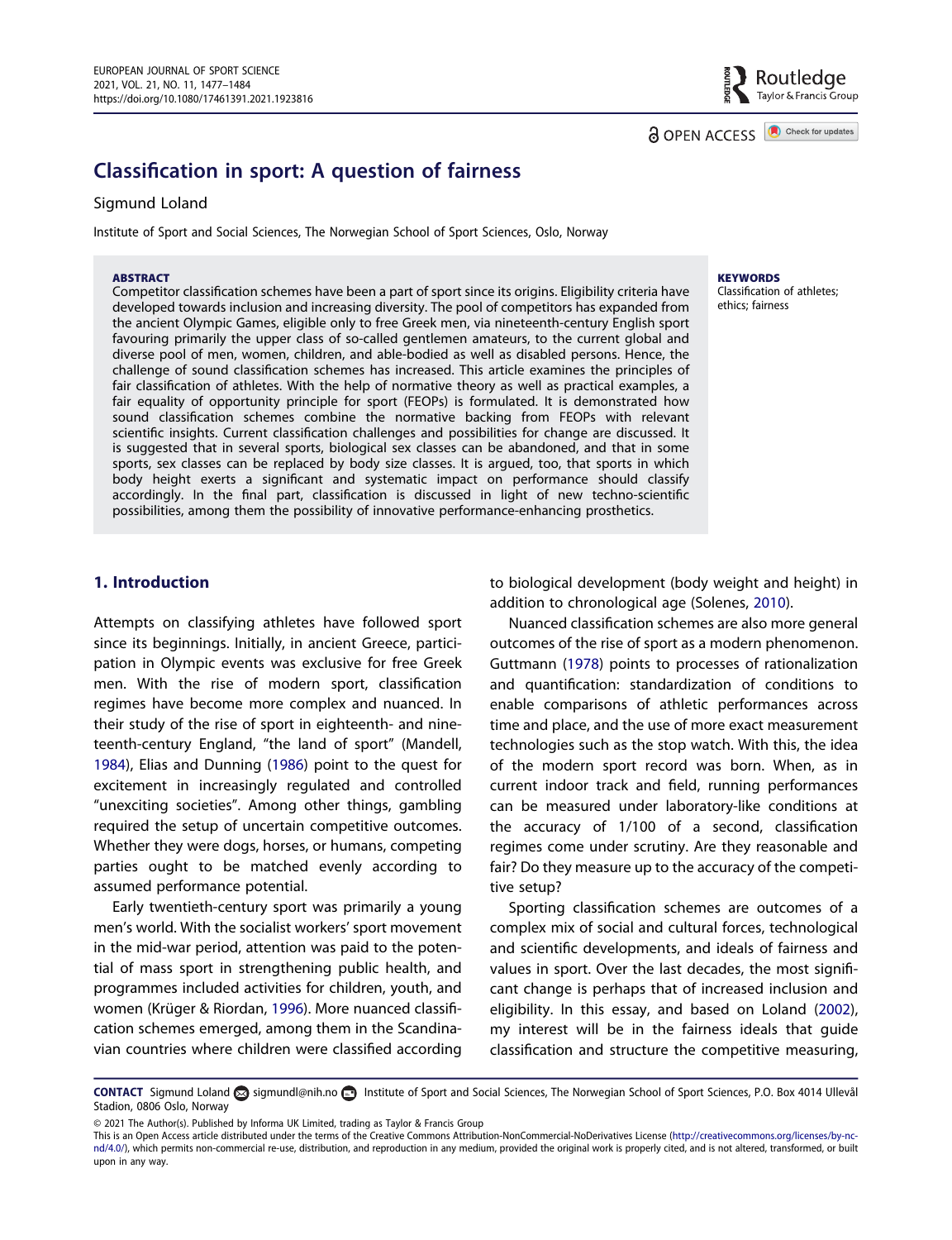comparing, and ranking of athletes according to performance. My first step will be inductive: I will look into existent classification schemes in search of common, normative patterns. The second step will be deductive by formulating what I refer to as the fair equality of opportunity norm in sport (FEOPs) and then testing FEOPs in current, controversial classification issues.

#### 2. Classification in sport

Classification is a way of regulating and controlling the matching of competitors.<sup>[1](#page-6-0)</sup> Typical classification schemes are based on inequalities between athletes in biological sex, age, body size, and ability/disability. Other inequalities are accepted and even cultivated and admired, such as inequalities in oxygen uptake, strength, endurance, and technical and tactical skills. How can this be understood? What is the rationale for classifying athletes?

A broader look at how sporting rules regulate inequalities indicates an answer. Firstly, all sports include attempts on eliminating or at least minimizing the impact of inequalities in external conditions. In indoor sports, the rules are relatively simple and straightforward. For example, in indoor ball games and netball games such as basketball and badminton, each player and each team play on identical court halves and switch sides regularly. Outdoor sports have the additional challenge of uncontrollable and changing climatic conditions: light, precipitation, wind, temperature, but follow similar procedures. In direct competitions, as in soccer, inequalities are distributed with a regular changing of pitch halves. In indirect competitions in which athletes perform one by one, as in some skiing events and in the throwing and jumping events in athletics, the order of starting positions is distributed in a lottery. In other words, in the evaluation of performance, inequalities between competitors in external conditions are considered irrelevant, and sporting rules define how to eliminate or compensate for them.

<span id="page-2-3"></span><span id="page-2-2"></span>A second kind of inequality is linked to what Heinilä ([1982\)](#page-7-5) calls system strength: the strength of the material, financial, technological, and scientific resources supporting an athlete or a team. There are gross inequalities here, usually reflecting inequalities in society as a whole. Olympic national medal statistics state illustrates the point as it correlates with the ranking of nations according to gross national product (Flegl & Andrade, [2018\)](#page-7-6). A closer look at European club soccer provides an even clearer example.<sup>[2](#page-6-1)</sup> The wealthiest clubs such as Real Madrid, Manchester United, Bayern München, and Barcelona win the majority of national and European titles.

As these are based on extensive system inequalities, there are limited possibilities for sport to eliminate their impact. There exist, however, possibilities for compensation, among other things by sharing scientific knowledge and competence, by regulating the use of resources in leagues and tournaments as exemplified by the European soccer federation UEFA's Financial Fair Play Regulations, $3$  and, in its most direct form, by standardizing equipment and technology used in competition. Most sports in which equipment has a certain degree of technological complexity, from sailing to motorsport, have regulations of these kinds. Although inadequate, for instance in skiing in which athletes compete with decisive inequalities in ski material, the general sporting norm is that inequalities between competitors in system strength are considered irrelevant.

Attempts on eliminating and compensating for inequalities in external conditions and system strength are common characteristics of most, if not all, sports. As the introductory classification examples indicate, this is also the case for some individual inequalities between athletes, for instance in biological sex, age, body size, and ability/disability. Why?

#### 3. The fair equality of opportunity principle

Inequalities in external conditions and system strength are hard or even impossible for competitors to impact or control. If a radical change in weather determines the outcome of a skiing competition, or if the same sailor wins again and again due to superior technology, competitions are considered failures. Similarly, if men and women compete together on the 100-metre dash, or a 120-kilogram boxer meets a fighter half his weight, outcomes are due primarily to inequalities outside of athlete control. Again, this is considered to corrupt the competition, and classification is the means to avoid it.

<span id="page-2-1"></span><span id="page-2-0"></span>The idea of regulating the impact of inequalities upon which individuals have little or no control and for which they cannot be claimed responsible has a long history in ethics and is included in various forms in most ethical theories (Arneson, [2015](#page-7-7)). Its justification can be deontological in kind with a Kantian view of persons as being of infinite value never to be treated as means only but always also as goals in themselves, or utilitarian with reference to the maximization of average preferencesatisfaction or welfare among all parties concerned. Moreover, the idea can be operationalized in local justice schemes adapted specifically to the specific goals and missions of particular practices and institutions (Elster, [1992](#page-7-8)). In the distribution in democratic welfare societies of basic goods such as health care,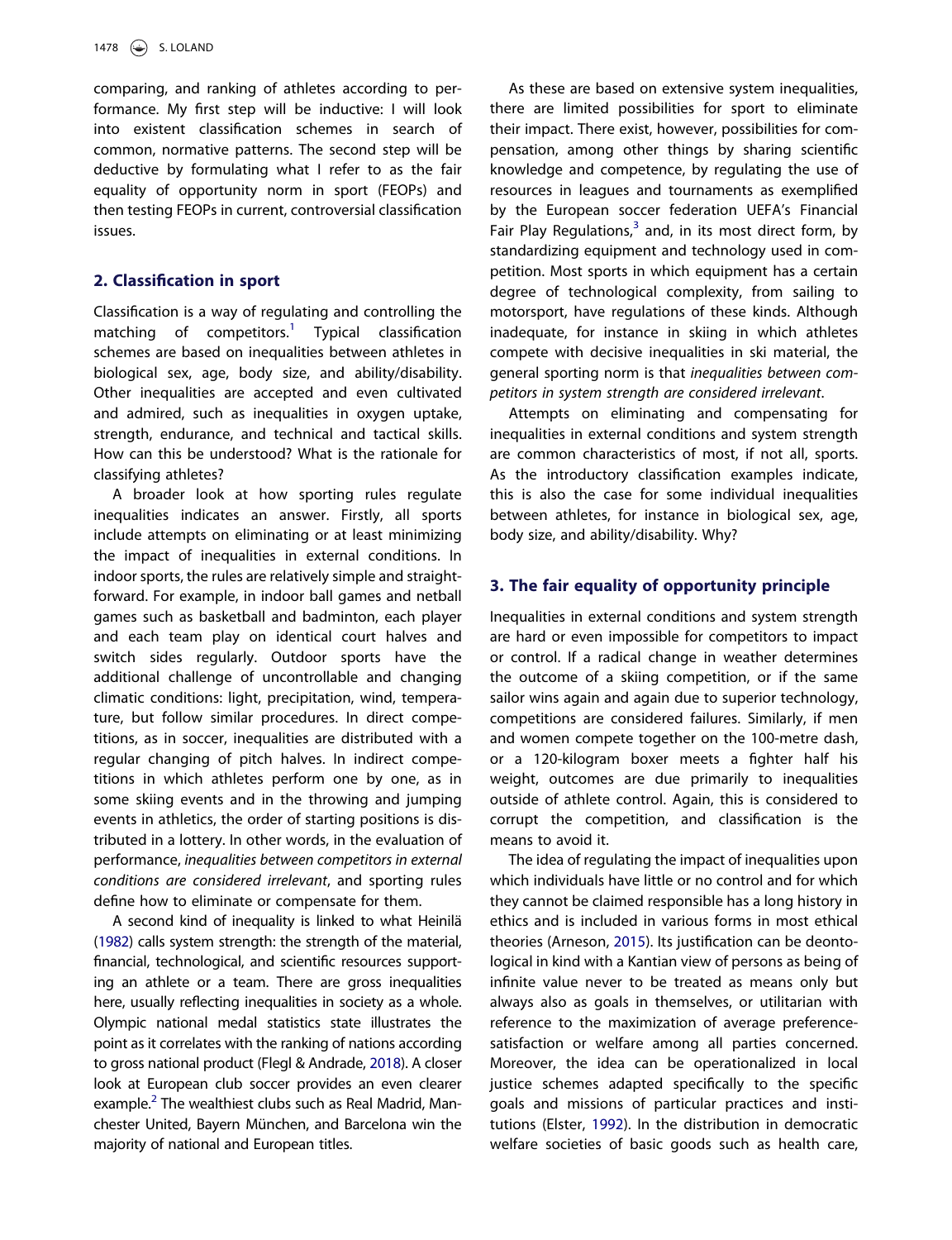education, and access to the job market, inequalities in biological sex, body size, or ability/disability are considered irrelevant. In fact, in most cases, unequal treatment based on these inequalities is considered discriminatory and prohibited by law. In some practices, however, they exert significant and systematic impact. For some aircraft types, pilots have to meet strict regulations on body size. Disabilities may disqualify for work as a firefighter. And, in the world of sport, the quest for eliminating or compensating for these inequalities opens for classification.

In its general version, the idea is referred to as the fair equality of opportunity principle (FEOP) (Arneson, [2015\)](#page-7-7). A specific FEOP for sport (FEOPs) can be formulated in the following way:

Inequalities between sport competitors with significant and systematic impact on performance that the competitors cannot impact and control in any reasonable way ought to be eliminated or compensated for.

FEOPs is a normative, ethical principle. Its justification is not empirical and scientific but based on reason and analysis of the nature of the practice under scrutiny, in this case competitive sport. As with other normative principles, sound application depends upon evidencebased insights and science. To be able to justify a classification regime based on a particular inequality, then, three criteria have to be met: The inequality in question (1) exerts a significant impact on performance, (2) exerts a systematic impact in most if not all competitions, and (3) is outside of competitor impact and control.

<span id="page-3-0"></span>Take as an example the running events in athletics. Looking at world records, statistically speaking, men outperform women by 10–12% (Sandbakk, Solli, & Holmberg, [2018](#page-8-1)). According to insights in human biology and applied exercise science, this is due primarily to sex inequalities in basic predispositions for developing and maintaining running speed. In other words, these are significant and systematic inequalities that athletes cannot impact or control in any reasonable way. With reference to FEOPs and scientific evidence, sex classification in running is justified.

Perhaps the most explicit use of normative premises combined with science is found in Paralympic sport. With a diverse athlete group, there is an urgent need for sound procedures. For a potential Paralympic athlete, a first step is to define whether s/he has an eligible impairment type. There are 10 impairment types, among them impaired muscle power, limb deficiency, and vision impairment carefully defined and exemplified. For instance, limb deficiency is defined as

… total or partial absence of bones or joints as a consequence of trauma (for example traumatic amputation), illness (for example amputation due to bone cancer) or congenital limb deficiency (for example dysmelia).[4](#page-6-3)

Within each type, and based on competent medical examinations of each athlete, sport classes are defined depending on the significance and systematic impact (the so-called activity limitation) of the particular impairment. One and the same class may include athletes with different impairment types. The crucial criterion is that of a similar (ideally identical) degree of activity limitation. Again: Sound classification depends upon sound application of FEOPs and of relevant facts and science. To put the point in more general terms, good ethics depends upon good facts.

Before examining further implications of FEOPs within current classification challenges, a question remains: How can FEOPs be further justified? Principles are backed by more general values. What are the sporting values to be realized with classification? Why do we engage in practices of measuring, comparing, and ranking athletes according to athletic performance at all?

These are broad questions. A detailed discussion of the nature and value of sport is beyond the scope of this article.<sup>[5](#page-6-4)</sup> Still, some tentative answers can be given. The Elias and Dunning ([1986](#page-7-1)) response could be to see sport as "a quest for excitement in unexciting societies". Classification ensures tight competition and open outcomes. This, however, does not explain the detailed and advanced classification regimes in sport. Tight competitions can be achieved in many ways. Mediocre ablebodied athletes can be matched with Paralympic elite athletes. On the 100-metre dash, elite athletes can be matched with animals with similar running speed as humans, or with robots.

Returning to Paralympic classification schemes, a better rationale is found:

Classification aims to minimise the impact of the impairment on athletes' performance so that the sporting excellence determines which athlete or team is ultimately victorious. Ensuring that athletes are classified prior to competing is crucial to safeguarding the integrity and credibility of the competition.<sup>6</sup>

Classification, both in Paralympic and Olympic sport, is established to evaluate inequalities in sporting excellence. When decisive inequalities that competitors cannot control are eliminated or compensated for, athletes and teams are measured, compared, and ranked according to capabilities and skills that are the outcomes of their own talents and efforts. Although genetic talent is distributed in random ways in the so-called "natural lottery", classification aims at taking out those parts that individuals cannot impact and control in any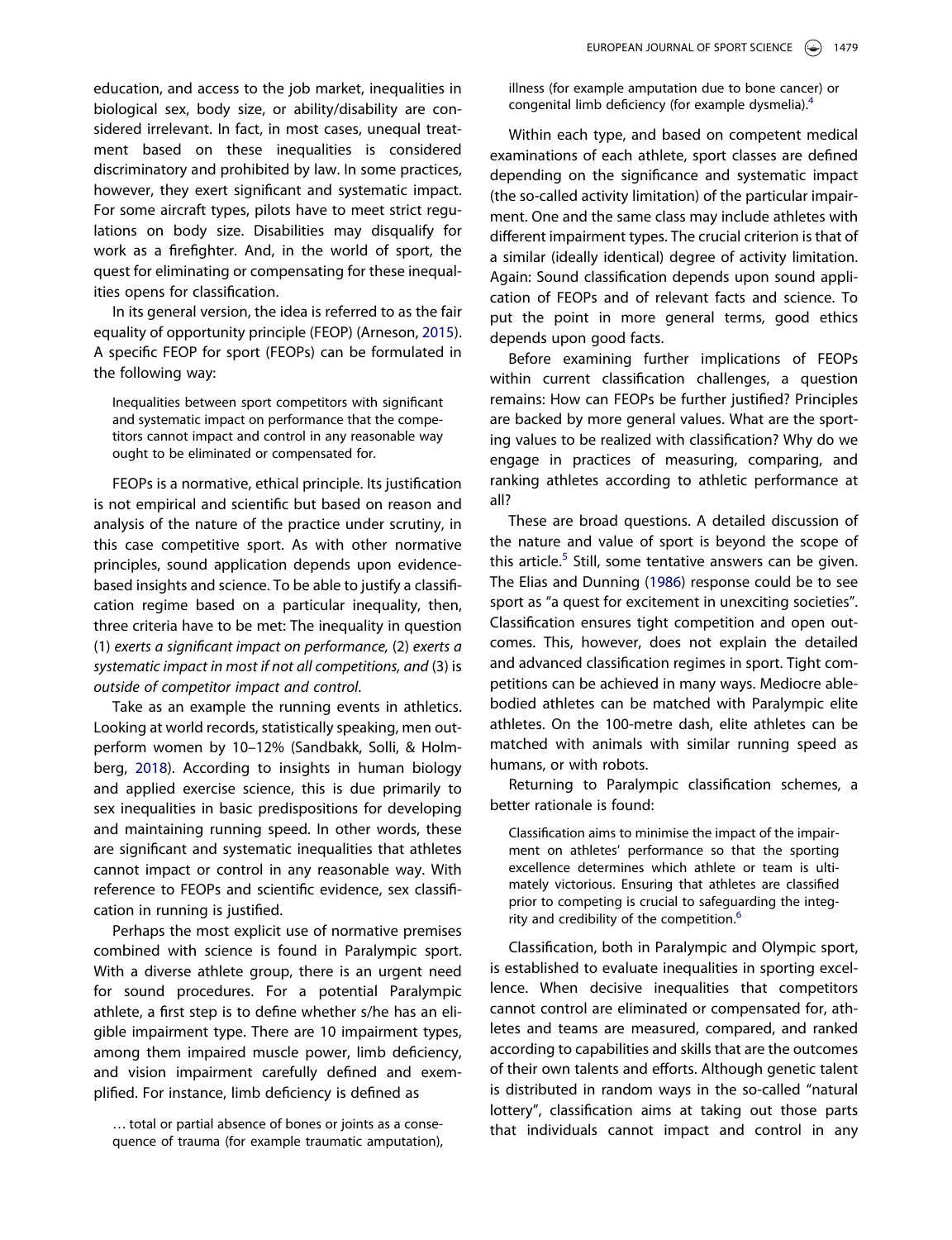<span id="page-4-7"></span>reasonable way. Murray [\(2018,](#page-8-2) p. 15) visions sport at its best as being about developing one's talent in admirable ways and having the courage to test one's performance potential in competition with others.

<span id="page-4-4"></span>This does not imply a view of sport as a morally ideal sphere. McFee's ([2000](#page-7-10)) reference to sport as a moral laboratory is to the point. Sport is morally ambiguous. Elite sport in particular is contested terrain with significant challenges: cheating, the use of illegal drugs, corruption, sexism, violence. The argument is that the normative structure of sport opens for the realization of moral ideals. Sound classification schemes are designed to reward hard work, dedication, and resilience, all admirable human qualities with moral relevance. Sport at its best can cultivate not only sporting, but human excellence.

Let me turn, now, to some current classification challenges and discuss whether and how solutions can be found.

#### 4. Challenges and FEOPs applications

I have argued that FEOPs is a basic normative principle structuring the setup of sporting competition and upon which classification of athletes and teams is based. I have argued, too, that classification regimes reflect in many ways the norms and values of the social and cultural context of which sport is a part. In some sports, some classification schemes seem anachronistic. Other sports should be exposed to systematic and critical analyses of alternative and perhaps more fair classification. Let me exemplify some of these challenges and suggest possible solutions.

<span id="page-4-1"></span>As Coleman ([2017\)](#page-7-11) demonstrates, in most sports, sex classification is well justified. According to FEOPs, however, in sports in which predispositions for performance linked to biological sex do not exert a significant and systematic impact, there should be no sex classification. Sandbakk et al. [\(2018\)](#page-8-1) provide an overview and tentative explanations of sex differences in world record performances in a series of sports. Performance differences are on average 8–12% where men perform better. At the one end of the scale and exceeding the 12% difference, sports are found in which explosive power and upper body strength play significant parts. At the other end, and with less than 5% performance difference, allegedly due to women's more effective fat metabolism, extreme endurance sports such as ultra-endurance swimming are found. It should be emphasized that marginal performance differences do not necessarily have biological explanations but can also be the outcome of traditional gender roles favouring sporting <span id="page-4-8"></span>development for men (Schneider & Gonsalves, [2019\)](#page-8-3). In other sports, sex differences are negligible. For example, in their study of the precision sport of rifle shooting, Mon-López, Tejero-González, de la Rubia Riaza, and Calvo ([2020](#page-7-12)) found no significant sex differences in performance at all.

<span id="page-4-5"></span><span id="page-4-3"></span>Studies such as these should inform classification regimes. With the premise of equal opportunity to develop performance, extreme endurance events could be organized as what Martínková ([2020](#page-7-13)) labels unisex events in which men and women compete together. In sports emphasizing precise finer motor movement such as shooting, or cue sports (billiards, pool, snooker), there seems to be no rationale for sex classification at all.<sup>7</sup>

A critical review of sex classification is needed too in sports such as curling in which technical and tactical skills predominate and in which basic bio-motor capabilities of endurance, strength, and speed are of less significance. Again, there seems to be no rationale for existent sex classification.

<span id="page-4-0"></span>Pushing the argument, one could even challenge the rationale for sex classes in sports such as ski jumping. The sport has received international attention due to a long-standing policy of rejecting female athletes with reference to safety and with essentialist arguments on female biology and psychology (Andersen & Loland, [2017](#page-7-15)). In its current form with jumping hill profiles favouring light athletes with "flying skills", the rationale for sex classification can be challenged indeed. Müller's ([2009](#page-8-4), p. 85) review of the ski jumping performance requirements is informative:

<span id="page-4-6"></span>… high in-run velocity, high momentum perpendicular to the ramp at take-off due to the jump and the lift force, accurate timing of the take-off with respect to the ramp edge, appropriate angular momentum at take-off in order to obtain an aerodynamically advantageous and stable flight position as soon as possible, choice of advantageous body and equipment configurations during the entire flight in order to obtain optimum lift and drag values, and the ability to control the flight stability.

With FEOPs as the backing principle, one could hypothesize that, due to the emphasis on technical complexity, and provided equal opportunity between the sexes to develop performance, ski jumping should open for unisex competitions (Hämäläinen, [2014](#page-7-16)). At least, further research could examine this possibility.

<span id="page-4-2"></span>A more general challenge deals with the very justification of binary sex classification as such. The main criticism is that the binary scheme is built on a reductionist understanding. The biological characteristics of males and females are complex, and social and cultural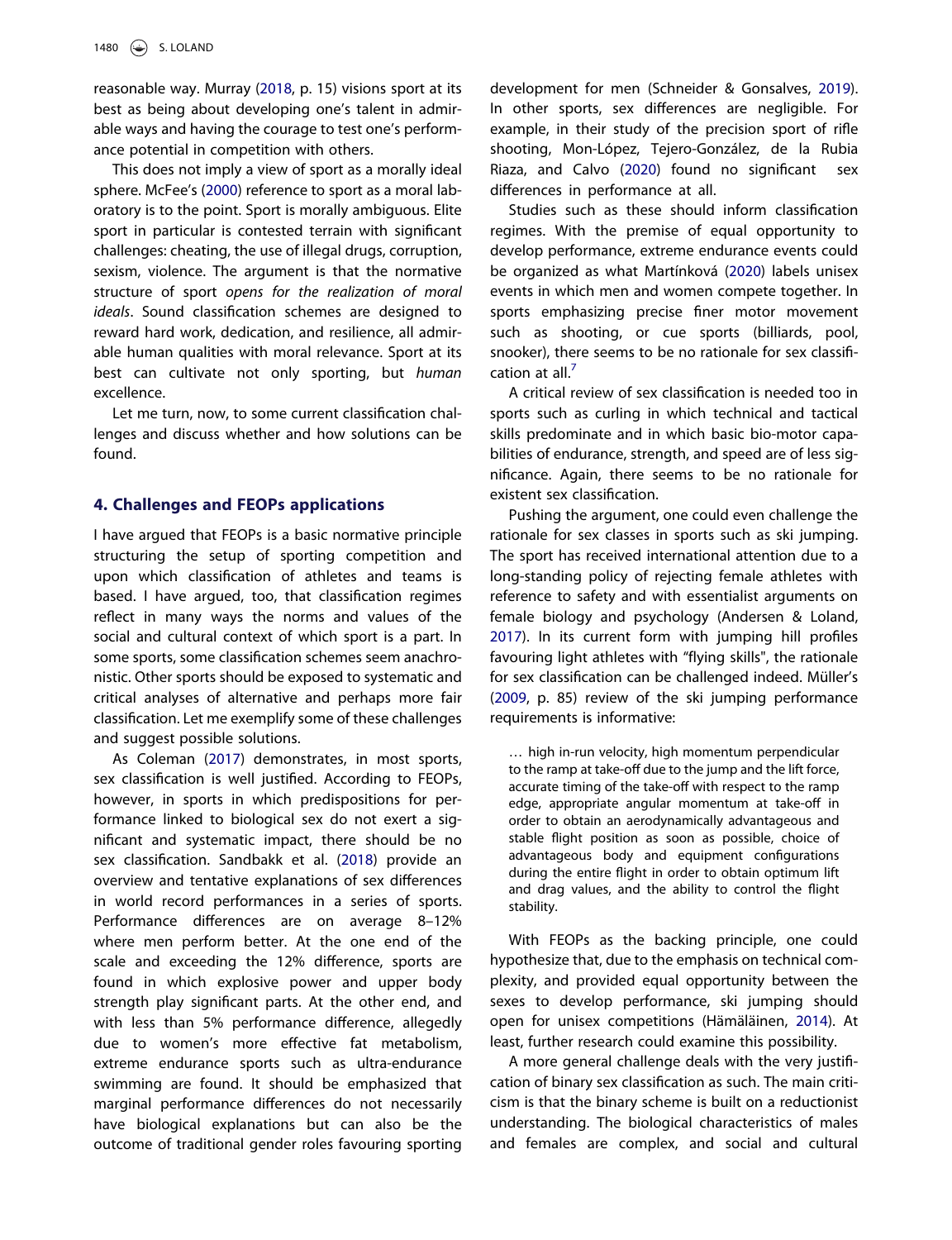<span id="page-5-7"></span>interpretations of biological sex in terms of gender roles come in many and diverse versions (Schneider, [2000\)](#page-8-5). For example, international sport federations such as World Athletics have been challenged by intersex athletes, among them athletes with assumed hyperandrogenism and elevated testosterone levels who compete in the women's middle-distance running class. World Athletics has argued that there exists sound scientific evidence on the significant and systematic impact of elevated testosterone levels on performance and defined maximum testosterone thresholds (5 nmol testosterone/L blood) for eligibility in the women's class. The issue has caused extensive controversy (Fouché, [2017\)](#page-7-17). Even if science, backed by FEOPs, should support non-eligibility, this has to be weighed against human rights issues as these athletes qualify legally as women. Moreover, with World Athletics so-called Differences of Sexual Development (DSD) regulations, athletes with elevated testosterone levels can become eligible only by reducing their levels with medication, a solution that contradicts established medical ethical codes proscribing medicating otherwise healthy individuals. Clearly, there is a need here for further research (Hamilton et al., [2020](#page-7-18)), and for further reflection on how to balance sport-specific normative premises such as

<span id="page-5-6"></span><span id="page-5-5"></span><span id="page-5-4"></span>tion of gender (Loland, [2020](#page-7-19)). Other current classification challenges concern inequalities in body size. According to FEOPs, in sports in which body size exerts a significant and systematic performance impact, there are reasons to classify accordingly. This is done in a series of sports such as weight lifting and combat sports with a refined system of weight classes.<sup>8</sup> In sports such as volleyball and basketball, however, and in spite of body height being significant for athlete selection and individual and team success (Malousaris et al., [2008;](#page-7-21) Paulauskas, Masiulis, Vaquera, Figueira, & Sampaio, [2018\)](#page-8-6), no classification is found. This means that, even with superior technical and tactical skills, an athlete at or below average height has a clear disadvantage. Hence, inequalities in body height ought to be eliminated and compensated for. With backing in FEOPs, and with sporting expertise to find reasonable cut off-values, height classes in basketball and volleyball could enhance fairness and have the additional value of including more players at competitive levels.<sup>[9](#page-7-22)</sup>

<span id="page-5-3"></span>FEOPs with more general bio-ethical principles, human rights, and insights into the social and cultural construc-

A further point involving both sex and body size classification is this: In many sports FEOPs provides a rationale for body size classification as a replacement for sex classification. Take the example of ski jumping again. I have hypothesized the possibility of abandoning <span id="page-5-9"></span>sex classification. Still, there is a clear advantage of being light. Average height and BMI values of successful jumpers are far below average population values, and weight loss regimes pose a health risk. The International Ski Federation has taken an initiative with some success in which low weight is compensated for by reduced ski length, but without having eliminated the advantage of being light (Virmavirta & Kivekäs, [2019](#page-8-7)). However, and since body weight and size can not be controlled by athletes in any significant way, weight classes could be introduced. This could enhance fairness with the potential additional benefits of easing an extreme focus on weight and include more athletes at the competitive level.

Similar solutions can be found in other sports as well. An additional example could be Olympic windsurfing. Men and women compete in different classes as men, statistically speaking, are heavier and stronger than their female counterparts which, in particular under hard wind conditions, exert significant and systematic impact on performance. On the other hand, windsurfing requires endurance and regular overall strength and aerobic and anaerobic capacity that can be achieved by both women and men (Bojsen-Møller, Larsson, & Aagaard, [2015](#page-7-23)). Hence, body height and weight seem more important than biological sex. Moreover, when it comes to technical and tactical sailing skills, there is no reason why women's performances cannot match those of men.

<span id="page-5-8"></span><span id="page-5-1"></span>More generally, Tännsjö [\(2000\)](#page-8-8) makes a call for classification based on real individual differences such as those in body size and not on statistical generalizations such as those on biological sex differences. With backing in FEOPs, body size classes (height or weight) could contribute to a more precise and fair classification system.

<span id="page-5-2"></span>A final challenge is the development of what can be given the broad characteristic of assistive technoscience (Fouché, [2017](#page-7-17)): technological additions to, or replacements of parts of, the organic body. One example is prosthetic limbs, for instance as used by the bilateral trans-tibial amputee athlete Oskar Pistorius. Other examples are surgery of various kinds, for instance laser vision correction surgery to improve golf perform-ance,<sup>[10](#page-7-24)</sup> or the controversial so-called Tommy John elbow surgery (reconstruction of the elbow ulnar collateral ligament) to enhance elite baseball pitcher performance (Ahmad, Grantham, & Greiwe, [2012](#page-7-25)).

<span id="page-5-0"></span>The history of assistive technoscience in sport is a long and interesting one and of particular relevance to Paralympic sport in which technological means have provided athletes with a series of new possibilities. The Pistorius case marked a shift in the discussion as his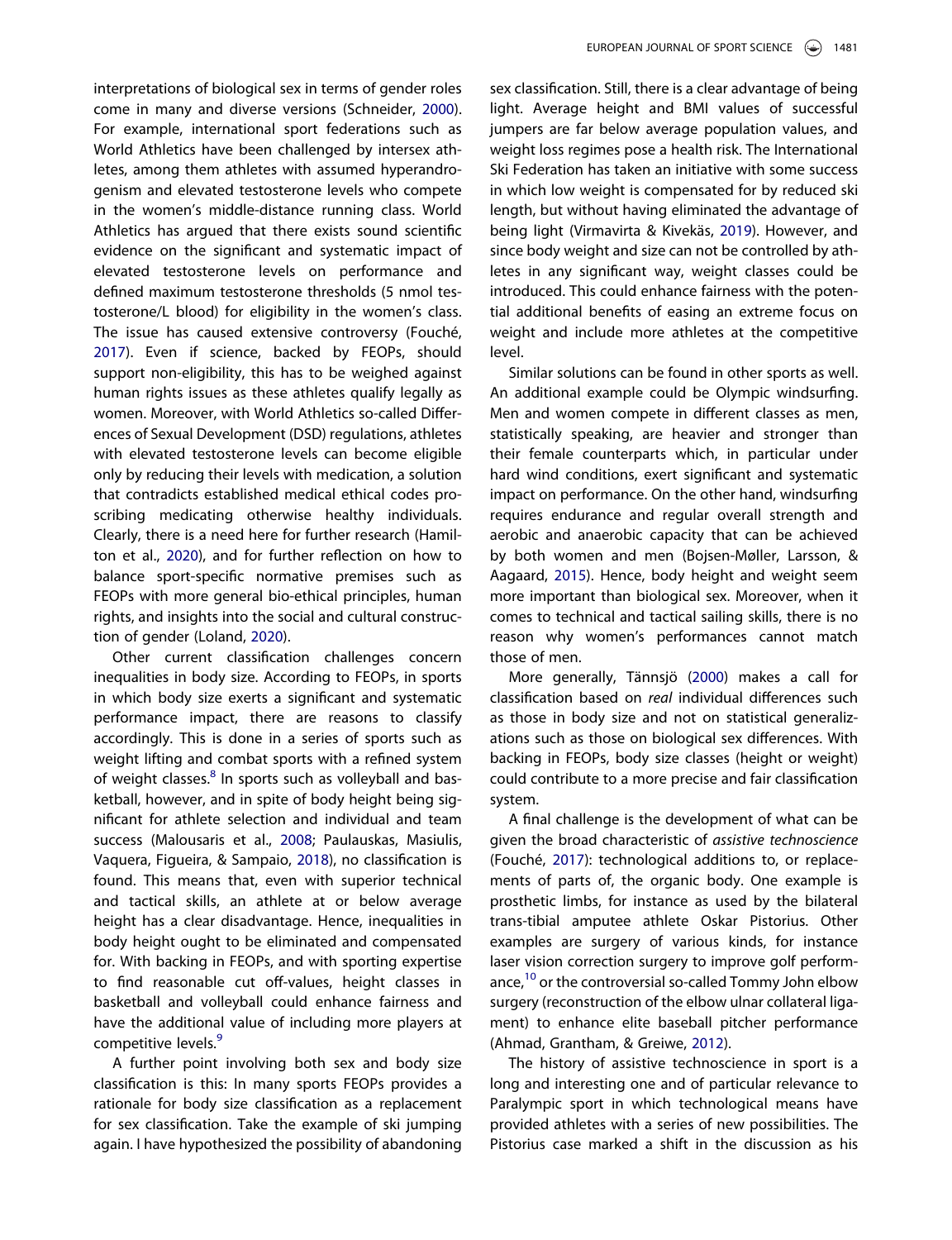ambition was to compete with able-bodied Olympic athletes. Using the Össur carbon-fiber prosthetic limbs on the 400-metre running race was considered by some, including the International Association of Athletics Federations (IAAF, no World Athletics), an unfair competitive advantage. Somehow Pistorius' disability was turned into a super-ability.<sup>11</sup> In 2007, the IAAF ruled Pistorius ineligible for Olympic competition. The case led to intense debates on classification. Should athletes with prosthetic limbs a la Pistorius be allowed into the Olympic events, or should they not? Again, the sound application of FEOPs depends upon sound facts. The factual question was whether Pistorius prostheses gave him an exclusive, significant and systematic competitive advantage. Pistorius was ruled ineligible by the IAAF, but appealed to the Court of Arbitration of Sport (CAS). Both the IAAF and Pistorius engaged biomechanical expertise. Evidence was presented pro et contra a competitive advantage ending with the 2008 final CAS ruling that Pistorius was eligible as an Olympian. As technoscience develops in terms of prosthetics and non-therapeutic surgery of various kind, there is reason to expect an increasing number of classification issues. Stringent use of FEOPs combined with sound science is needed more than ever.

#### 5. Conclusion

Historically, the classification of athletes in sport has reflected social and cultural ideas of human inequalities leading to segregation and also discrimination. Along with the development of modern welfare societies, sport has moved towards inclusion and opened for participation independent of social, economic, ethnic and cultural background, and of sex, body size, age, and degree of ability and disability. The circle of eligibility has been extended. With this diversity of participants there is an obvious need for sound and nuanced classification schemes.

I have discussed the principles of classification in sport and shown how FEOPs is the backing principle. By using a series of examples, I have demonstrated the relevance of FEOPs and discussed and hypothesized how its implementation, via with updated scientific insights, could justify changes, some of them radical, in contemporary sport. Among those is the proposal of less binary sex classification based on statistical generalization, and an increase in classification based on actual individual inequalities in body size.

There is a need for a few final comments. My strict FEOPs approach can be criticized as reductionist and insensitive when it comes to the diversity of social and cultural contexts that shape the interpretation and

practice of sports. For instance, in sport at less competitive levels, alternative values including alternative interpretations of fairness often overrule FEOPs concerns. In children's sports, mixing athletes independent of sex, size, age, and ability can be a brilliant pedagogical tool. In recreational sports, keeping binary sex classification may be preferred by practitioners for social and cultural reasons.

My analysis, however, deals not with mass sports but with internationally standardized competitive sport with an emphasis on the measurement, comparison, and ranking of performance. Here, then, there is the need for a shared interpretation of FEOPs. If some sporting communities choose to uphold existent classification schemes in spite of FEOPs prescribing differently, performance evaluations and rankings lose validity and integrity. Moreover, as seen in the shooting and ski jumping examples discussed above, resistance to change often come from hegemonic groups (usually consisting of men) that value exclusive eligibility and experience success within existent schemes. As a rule of thumb, therefore, in competitive sport, FEOPs should be given priority over social and cultural norms and traditions.

What is needed in many sports is not status quo but critical scrutiny and reflection upon how to enhance fairness. It remains to be seen whether FEOPs and scientific insights will play a more dominant role in athlete and team classification in the time to come.

#### <span id="page-6-0"></span>Notes

- 1. Classification according to sex, body weight, age, and ability/disability follows stable and "given" inequalities between athletes. We may also talk of dynamic classification schemes based on actual performance levels as used in qualification for events such as championships and for various leagues, cups and series. Classification according to performance levels is secondary to the primary classification according to stable and "given" inequalities and will not be discussed further here.
- <span id="page-6-1"></span>2. [https://www.consultancy.eu/news/3093/real-madrid](https://www.consultancy.eu/news/3093/real-madrid-and-manchester-united-lead-footballs-rich-list)[and-manchester-united-lead-footballs-rich-list](https://www.consultancy.eu/news/3093/real-madrid-and-manchester-united-lead-footballs-rich-list). Accessed 21 December 2020.
- <span id="page-6-2"></span>3. This does not mean that compensation attempts always work as intended. UEFA's Financial Fair Play initiative has been criticized on several accounts and illustrates the complex relationships between elite sport and financial and commercial forces. For a review, see Schubert and Hamil [\(2018\)](#page-8-9).
- <span id="page-6-5"></span><span id="page-6-3"></span>4. See [https://www.paralympic.org/classi](https://www.paralympic.org/classification)fication. Accessed 29 December 2020.
- <span id="page-6-6"></span><span id="page-6-4"></span>5. For an overview of philosophical theories of sport, in particular of their normative functions and their potential of critical moral evaluations, see chapter 2 in Simon, Torres, and Hager [\(2015\)](#page-8-10).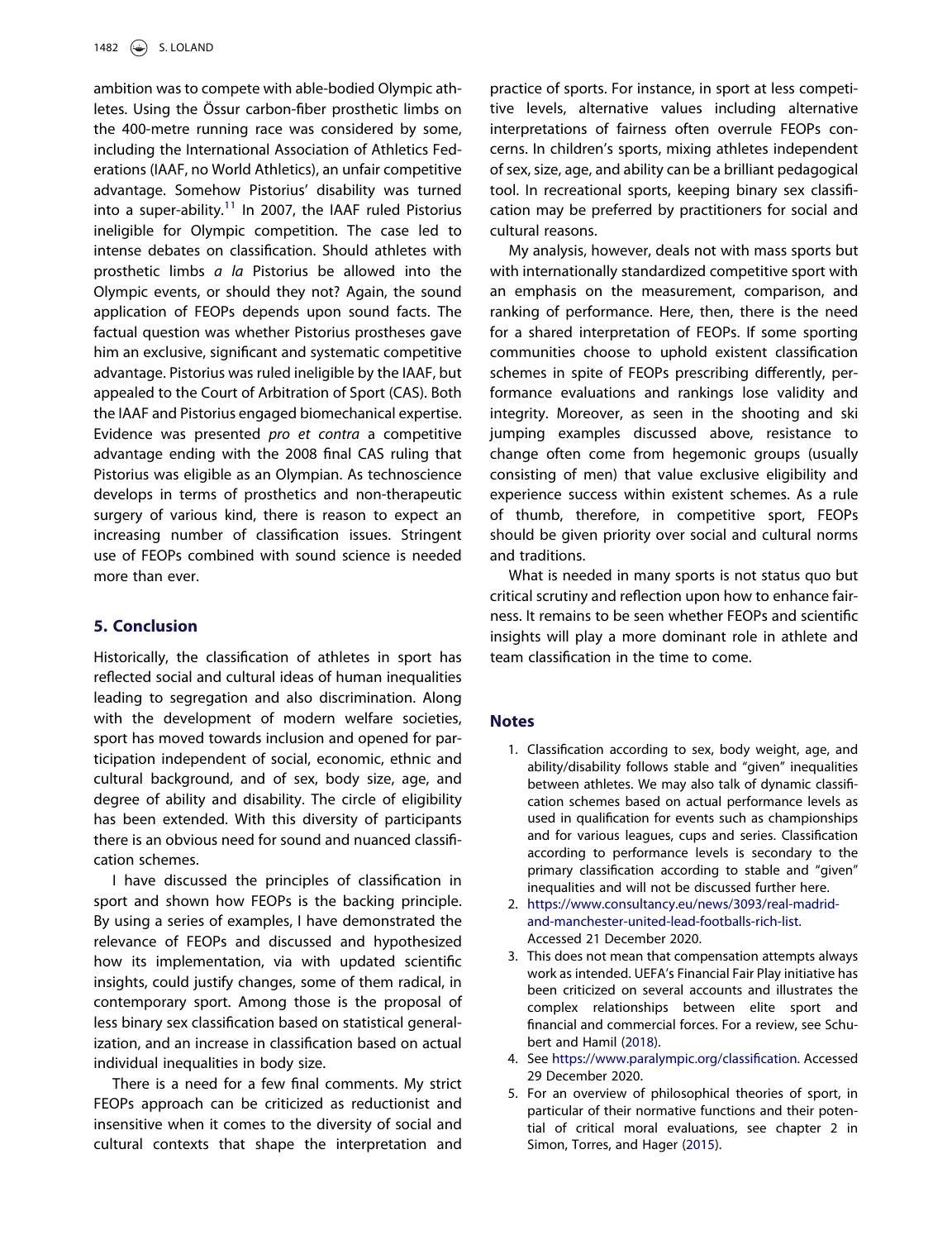- <span id="page-7-9"></span>6. See [https://www.paralympic.org/classi](https://www.paralympic.org/classification)fication. Accessed 29 December 2020.
- <span id="page-7-14"></span>7. Interestingly, historically speaking, sex classification in shooting was introduced relatively late. The story of the 1992 Barcelona Olympic Games skeet shooting event is illuminating ([https://www.olympic.org/news/](https://www.olympic.org/news/spotlight-on-shan-zhang) [spotlight-on-shan-zhang](https://www.olympic.org/news/spotlight-on-shan-zhang). Accessed 3 January 2021). The event had been open for both sexes (although with only men competing) since its 1972 initiation as an Olympic sport. In 1992, Chinese female Shan Zhang won the qualifier, the semi-final, and the final. For some reason, the International Shooting Federation then changed its rules and introduced binary sex classification. Due to a lack of female competitors in the 1996 Atlanta Games, no women's event was organized, and Zhang was not able to defend her title. Since the 2000 Sydney Olympics, however, skeet shooting was organized as a unisex event. Based on FEOPs, however, there should probably not be sex classification in this shooting event at all.
- <span id="page-7-28"></span><span id="page-7-20"></span>8. Interestingly, even here, debates arise on revision of classification schemes. To improve unpredictability and fairness of competition, and to reduce negative health implications of rapid weight loss to become eligible for specified weight classes, Bešlija et al. ([2020](#page-7-27)) suggest an evidence-based anthropometric classification scheme in taekwondo.
- <span id="page-7-29"></span><span id="page-7-22"></span>9. Body height exerts a significant impact in many sports, among them tennis. Studies demonstrate the considerable and positive impact of height on serve speed (Vaverka & Cernosek, [2013](#page-8-11)). However, in tennis, serving is one among a series of technical-tactical element. Agility and quick movement are just as important. Here, less tall players may have a clear advantage. The extensive variability of elite tennis players' body height indicates that height classification is not required.
- <span id="page-7-24"></span>10. Commercial actors promote these procedures, among other things by referring to elite players who have undergone surgery. See [https://shapirolaser.com/](https://shapirolaser.com/professional-golfers-who-have-had-lasik-laser-vision-correction-eye-surgery/) [professional-golfers-who-have-had-lasik-laser-vision](https://shapirolaser.com/professional-golfers-who-have-had-lasik-laser-vision-correction-eye-surgery/)[correction-eye-surgery/](https://shapirolaser.com/professional-golfers-who-have-had-lasik-laser-vision-correction-eye-surgery/). Accessed 8 January 2020.
- <span id="page-7-26"></span>11. For a detailed discussion of the ethics, science, and politics of the Pistorius case, see Fouché ([2017](#page-7-17), pp. 100–128).

#### Disclosure statement

No potential conflict of interest was reported by the author(s).

#### **References**

- <span id="page-7-25"></span>Ahmad, C. S., Grantham, W. J., & Greiwe, R. M. [\(2012\)](#page-5-0). Public perceptions of Tommy John surgery. The Physician and Sportsmedicine, 40(2), 64–72. doi:[10.3810/psm.2012.05.1966](https://doi.org/10.3810/psm.2012.05.1966)
- <span id="page-7-15"></span>Andersen, W., & Loland, S. ([2017](#page-4-0)). Jumping for recognition: Women's ski jumping viewed as a struggle for rights. Scandinavian Journal of Medicine and Science in Sports, 27 (3), 359–365. doi[:10.1111/sms.12662](https://doi.org/10.1111/sms.12662)
- <span id="page-7-7"></span>Arneson, R. ([2015](#page-2-0)). Equality of opportunity. In E. Zalta (Ed.), The Stanford encyclopedia of philosophy (Summer 2015 ed.).

Retrieved from [https://plato.stanford.edu/archives/sum](https://plato.stanford.edu/archives/sum2015/entries/equal-opportunity/) [2015/entries/equal-opportunity/](https://plato.stanford.edu/archives/sum2015/entries/equal-opportunity/)

- <span id="page-7-27"></span>Bešlija, T., Čular, D., Kezić, A., Tomljanović, M., Ardigò, L. P., Dhabhi, W., & Padulo, J. ([2020](#page-7-28)). Height-based model for the categorization of athletes in combat sports. European Journal of Sport Science. doi:[10.1080/17461391.2020.](https://doi.org/10.1080/17461391.2020.1744735) [1744735](https://doi.org/10.1080/17461391.2020.1744735)
- <span id="page-7-23"></span>Bojsen-Møller, J., Larsson, B., & Aagaard, P. ([2015](#page-5-1)). Physical requirements in Olympic sailing. European Journal of Sport Science, 15(3), 220–227. doi[:10.1080/17461391.2014.955130](https://doi.org/10.1080/17461391.2014.955130)
- <span id="page-7-11"></span>Coleman, D. L. [\(2017\)](#page-4-1). Sex in sport. Law and Contemporary Problems, 80, 63–126. Retrieved from [https://scholarship.](https://scholarship.law.duke.edu/lcp/vol80/iss4/5) [law.duke.edu/lcp/vol80/iss4/5](https://scholarship.law.duke.edu/lcp/vol80/iss4/5)
- <span id="page-7-1"></span>Elias, N., & Dunning, E. ([1986](#page-1-0)). Quest for excitement. Sport and Leisure in the civilizing process. London: Blackwell.
- <span id="page-7-8"></span>Elster, J. [\(1992\)](#page-2-1). Local justice: How institutions allocate scarce goods and necessary burdens. New York: Russell Sage Foundation.
- <span id="page-7-6"></span>Flegl, M., & Andrade, L. A. [\(2018\)](#page-2-2). Measuring countries' performance at the Summer Olympic Games in Rio 2016. OPSEARCH, 55, 823–846. doi:[10.1007/s12597-018-0347-8](https://doi.org/10.1007/s12597-018-0347-8)
- <span id="page-7-17"></span>Fouché, R. [\(2017\)](#page-5-2). Game changer. The techno-scientific revolution in sports. Boston: Johns Hopkins University Press.
- <span id="page-7-3"></span>Guttmann, A. ([1978](#page-1-1)). From ritual to record. The nature of modern sports. New York: Columbia University Press.
- <span id="page-7-16"></span>Hämäläinen, M. ([2014](#page-4-2)). A sport with untapped potential to empower women. Journal of the Philosophy of Sport, 41(1), 53–63. doi[:10.1080/00948705.2013.858637](https://doi.org/10.1080/00948705.2013.858637)
- <span id="page-7-18"></span>Hamilton, B. R., Martinez-Patiño, M. J., Barrett, J., Seal, L., Tucker, R., Papadopoulou, T., … Pitsiladis, Y. P. [\(2020\)](#page-5-3). Response to the United Nations Human Rights Council's report on race and Gender discrimination in sport: An expression of concern and a call to prioritise research. Sports Medicine. doi:[10.1007/s40279-020-01380-y](https://doi.org/10.1007/s40279-020-01380-y)
- <span id="page-7-5"></span>Heinilä, K. ([1982](#page-2-3)). The totalization process in international sport. Sportwissenschaft, 12(3), 235–254.
- <span id="page-7-2"></span>Krüger, A., & Riordan, J. (Eds.). ([1996](#page-1-2)). The story of worker sport. Champaign, IL: Human Kinetics. ISBN 978-0873228749.
- <span id="page-7-4"></span>Loland, S. ([2002](#page-1-3)). Fair play in sport. A moral norm system. London: Routledge.
- <span id="page-7-19"></span>Loland, S. ([2020](#page-5-4)). Caster Semenya, athlete classification, and fair equality of opportunity in sport. Journal of Medical Ethics, 46(6), 584–590.
- <span id="page-7-21"></span>Malousaris, G. G., Bergeles, N. K., Barzouka, K. G., Bayios, I. A., Nassis, G. P., & Koskolou, M. D. [\(2008\)](#page-5-5). Somatotype, size and body composition of competitive female volleyball players. Journal of Science and Medicine in Sport, 11(3), 337–344. doi[:10.1016/j.jsams.2006.11.008](https://doi.org/10.1016/j.jsams.2006.11.008)
- <span id="page-7-0"></span>Mandell, R. ([1984](#page-1-4)). Sport – A cultural history. New York: Columbia University Press.
- <span id="page-7-13"></span>Martínková, I. ([2020](#page-4-3)). Unisex sports: Challenging the binary. Journal of the Philosophy of Sport, 47(2), 248–226. doi[:10.](https://doi.org/10.1080/00948705.2020.1768861) [1080/00948705.2020.1768861](https://doi.org/10.1080/00948705.2020.1768861)
- <span id="page-7-10"></span>McFee, G. ([2000](#page-4-4)). Sport: A moral laboratory? In M. McNamee, C. Jennings, & M. Reeves (Eds.), Just leisure: Policy, ethics and professionalism (pp. 153–168). Eastbourne: Leisure Studies Association.
- <span id="page-7-12"></span>Mon-López, D., Tejero-González, C. M., de la Rubia Riaza, A., & Calvo, J. L. ([2020\)](#page-4-5). Pistol and rifle performance: Gender and relative age effect analysis. International Journal of Environmental Research and Public Health, 17(4), 1365. doi:[10.3390/ijerph17041365](https://doi.org/10.3390/ijerph17041365)